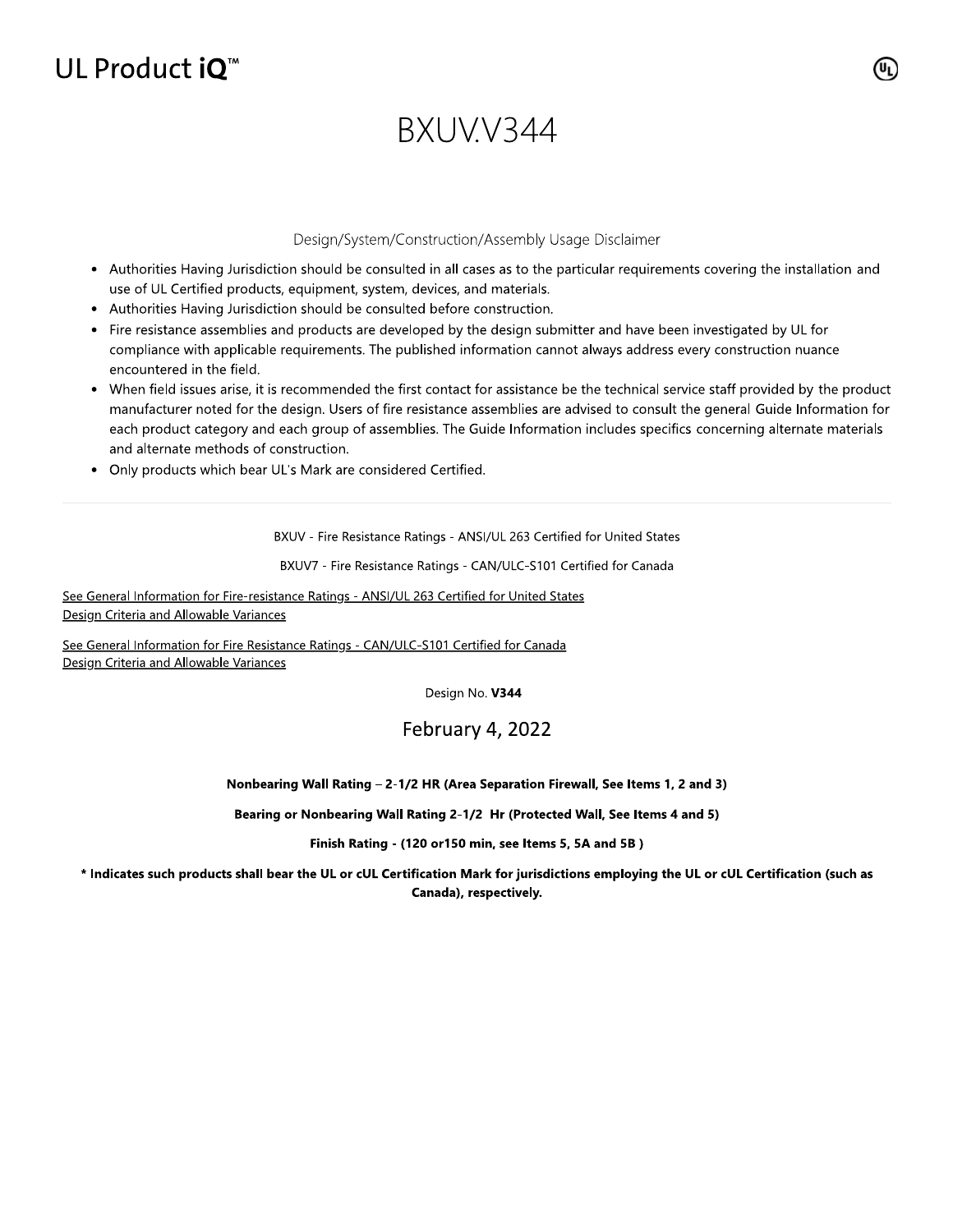

**Exposed to Fire from Either Side** 

Side A

Side B

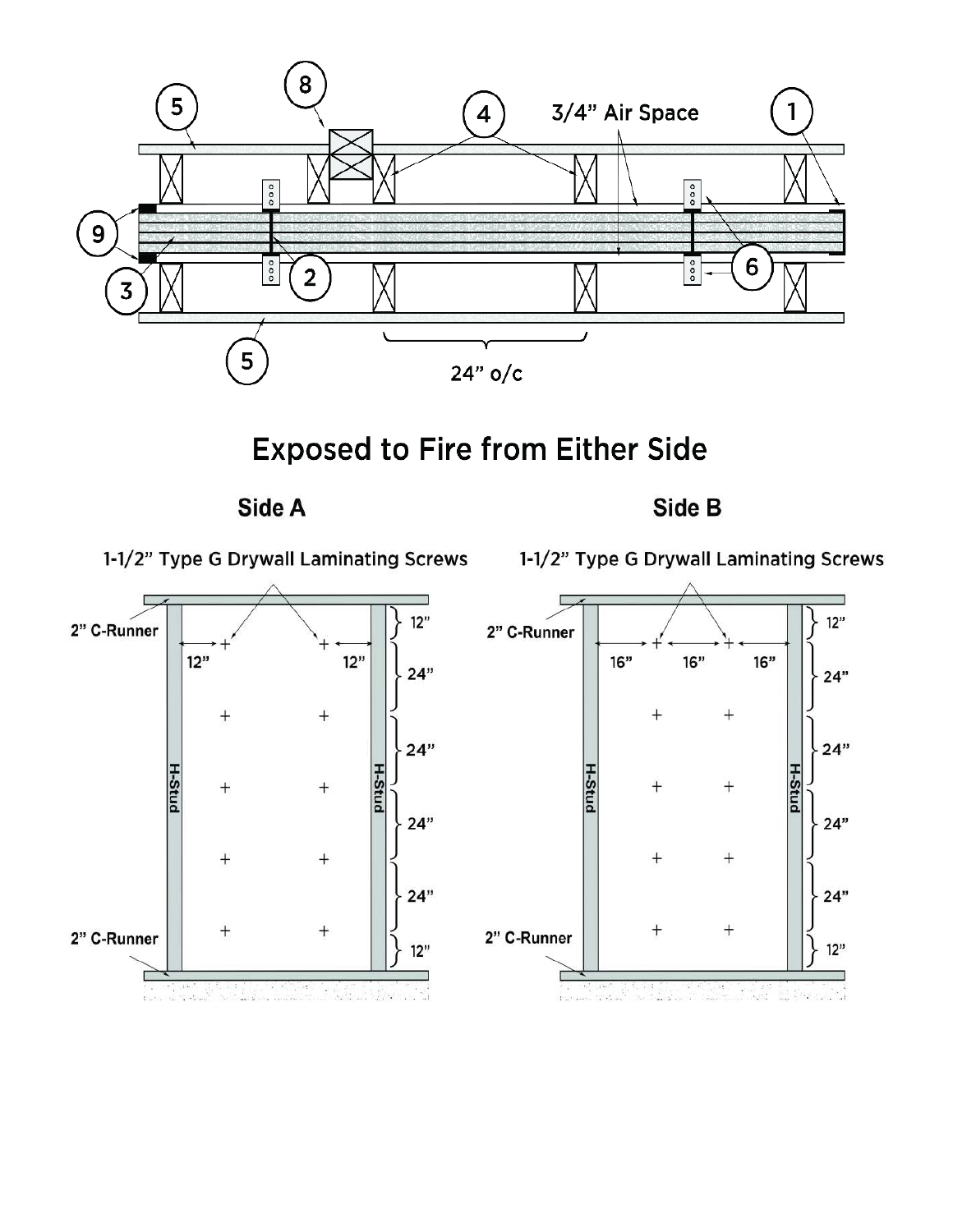

### **Exposed to Fire from Either Side**



### **Exposed to Fire from Either Side**

#### **AREA SEPARATION FIREWALL - (Max Height - 66 ft.)**

1. Perimeter and Intermediate Channels - 2 in. wide channel shaped with 1 in. long legs formed from No. 25 MSG galv steel, secured with suitable fasteners spaced 24 in. OC.

2. Steel Studs - Framing members formed from No. 25 MSG galv steel having "H" - shaped flanged spaced 48 in. . OC; overall depth 2 in. and flange width 1-3/8 in.

3. Gypsum Board\* - Four pieces of 1/2 in. thick gypsum boards, supplied in nom 48 in. widths, full lengths. Vertical edges of panels friction fitted into "H" - shaped studs.

**AMERICAN GYPSUM CO** - Type EKCEL

PROTECTED WALL: (Bearing or Nonbearing Wall as indicated under Items 4 and 5. When Bearing, Load Restricted for Canadian Applications -See Guide BXUV7.)

4. Wood Studs - Bearing or Nonbearing Wall. Nom 2 by 4 in. max spacing 24 in. OC. Studs oriented with 2 in. face parallel or perpendicular to gypsum board (Item No. 3). Studs cross-braced where necessary for clip attachment. Min 3/4 in. separation between wood framing and area separation firewall.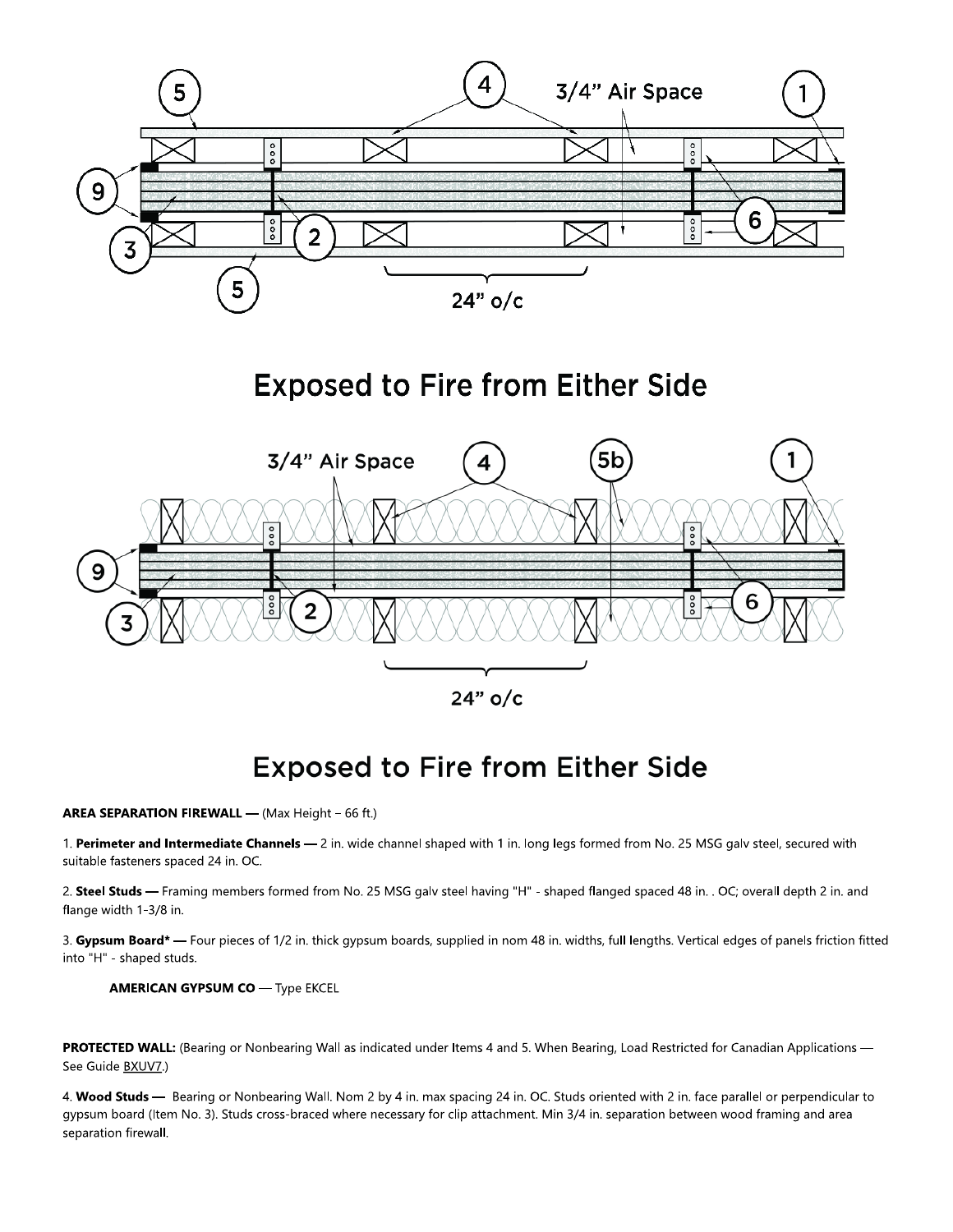4A. Steel Studs - (As an alternate to Item 4, not shown) - For Bearing Wall - Corrosion protected steel studs, min No. 20 MSG (0.0329 in., min bare metal thickness) steel or min 3-1/2 in. wide, min No. 20 GSG (0.036 in. thick) galv steel or No. 20 MSG (0.033 in. thick) primed steel, cold formed, shall be designed in accordance with the current edition of the Specification for the Design of Cold-Formed Steel Structural Members by the American Iron and Steel Institute. All design details enhancing the structural integrity of the wall assembly, including the axial design load of the studs, shall be as specified by the steel stud designer and/or producer, and shall meet the requirements of all applicable local code agencies. The max stud spacing of wall assemblies shall not exceed 24 in. OC. Studs attached to floor and ceiling tracks with 1/2 in. long Type S-12 steel screws on both sides of studs or by welded or bolted connections designed in accordance with the AISI specifications. Top and bottom tracks shall consist of steel members, min No. 20 MSG (0.0329 in., min bare metal thickness) steel or min No. 20 GSG (0.036 in. thick) galv steel or No. 20 MSG (0.033 in, thick) primed steel, that provide a sound structural connection between steel studs, and to adiacent assemblies such as a floor, ceiling, and/or other walls. Attached to floor and ceiling assemblies with steel fasteners spaced not greater than 24 in. O.C. Studs cross-braced with stud. Min 3/4 in. separation between steel framing and area separation wall.

4B. Steel Studs - (As an alternate to Items 4 and 4A) - For Nonbearing Wall - Channel shaped, fabricated from min 25 MSG corrosion-protected steel, min 3-1/2 in. wide, min 1-1/4 in. flanges and 1/4 in. return, spaced a max of 24 in. OC. Studs to be cut 3/8 to 3/4 in. less than assembly height. Top and bottom tracks shall be channel shaped, fabricated from min 25 MSG corrosion-protected steel, min width to accommodate stud size, with min 1 in. long legs, attached to floor and ceiling with fasteners 24 in. OC max. Studs cross-braced with stud framing at mid-height where necessary for clip attachment. Min 3/4 in. separation between steel framing and area separation wall.

4C. Framing Members\* - Steel Studs - (As an alternate to Item 4, 4A, and 4B) - For Nonbearing Wall. Proprietary channel shaped studs, 3-5/8 in. wide spaced a max of 24 in. OC. Studs supplied with proprietary top and bottom tracks, min width to accommodate stud size, attached to floor and ceiling with fasteners 24 in. OC max. Studs to be cut 3/4 in less than the assembly height and installed with a 1/2 in. gap between the end of the stud and track at the bottom of the wall. Studs cross-braced with stud framing at mid-height where necessary for clip attachment. Min 3/4 in. separation between steel framing and area separation wall.

**CALIFORNIA EXPANDED METAL PRODUCTS CO - Viper25 ™ CLARKDIETRICH BUILDING SYSTEMS - CD ProTRAK** CRACO MFG INC - SmartStud25™ **IMPERIAL MANUFACTURING GROUP - Viper25™** MARINO/WARE, DIV OF WARE INDUSTRIES INC - Viper25™ **STUDCO BUILDING SYSTEMS - CROCSTUD** 

5. Gypsum Board - Classified or Unclassified - Min 1/2 in thick, 4 ft wide, applied either horizontally or vertically. Gypsum board attached to wood studs with 1-1/4 in. long steel drywall nails spaced 8 in. OC or 1 in. long Type W coarse thread steel screws spaced 12 in. OC. Joints may or may not be covered with paper tape and joint compound. Nail or screw heads may or may not be covered with joint compound. When minimum board weight is less than 1.3 lbs/ft2, Finish Rating is 120 min. When minimum board weight is 1.3 lbs/ft2 or greater, Finish Rating is 150 min.

5A. Plywood Sheathing or OSB - (Not Shown) - As an alternate to Item 5, Min 1/2 in. thick plywood or OSB applied horizontally or vertically to wood or steel studs. Vertical joints located over studs. Horizontal joints shall be butted tight to form a closed joint. Fastened to studs with nails or screws of sufficient length, spaced 12 in. OC. Joints and fastener heads are not required to be treated. Finish Rating is 120 min. When used in addition to Item 5 Finish Rating is 150 minutes.

5B Batts and Blankets\* — As an alternate to Item 5. Glass fiber or mineral wool insulation, min. 3-1/2 in. thick, placed to completely fill the wood or steel stud cavities. See Batts and Blankets (BKNV) category in the Building Materials Directory and Batts and Blankets (BZJZ) category in the Fire Resistance Directory for name of Classified Companies. Min 3/4 in. separation between insulation and area separation wall. Finish Rating is 120 min. When used in addition to Item 5 Finish Rating is 150 minutes.

5C. Loose Fill Material\* — (Optional) — To be used in addition to Items 5, 5A or 5B. Any loose fill material bearing the UL Classification Marking for Surface Burning Characteristics, placed to completely or partially fill the enclosed stud cavity in accordance with the application instructions supplied with the product. Min 3/4 in. separation between insulation and area separation wall.

5D. Fiber, Sprayed\* — (Optional) — To be used in addition to Items 5, 5A or 5B. The spray applied cellulose fiber is applied with water to completely or partially fill the enclosed stud cavity in accordance with the application instructions supplied with the product with a nominal dry density of 2.7 lb/ft<sup>3</sup>. Alternate Application Method: The fiber is applied without water or adhesive at a nominal dry density of 3.5 lb/ft<sup>3</sup>, in accordance with the application instructions supplied with the product. Min 3/4 in. separation between insulation and area separation

U S GREENFIBER L L C - SANCTUARY, FRM, INS735, NS745 and INS750LD for use with wet or dry application. INS515LD, INS541LD, INS510LD, INS765LD and INS773LD are to be used for dry application only.